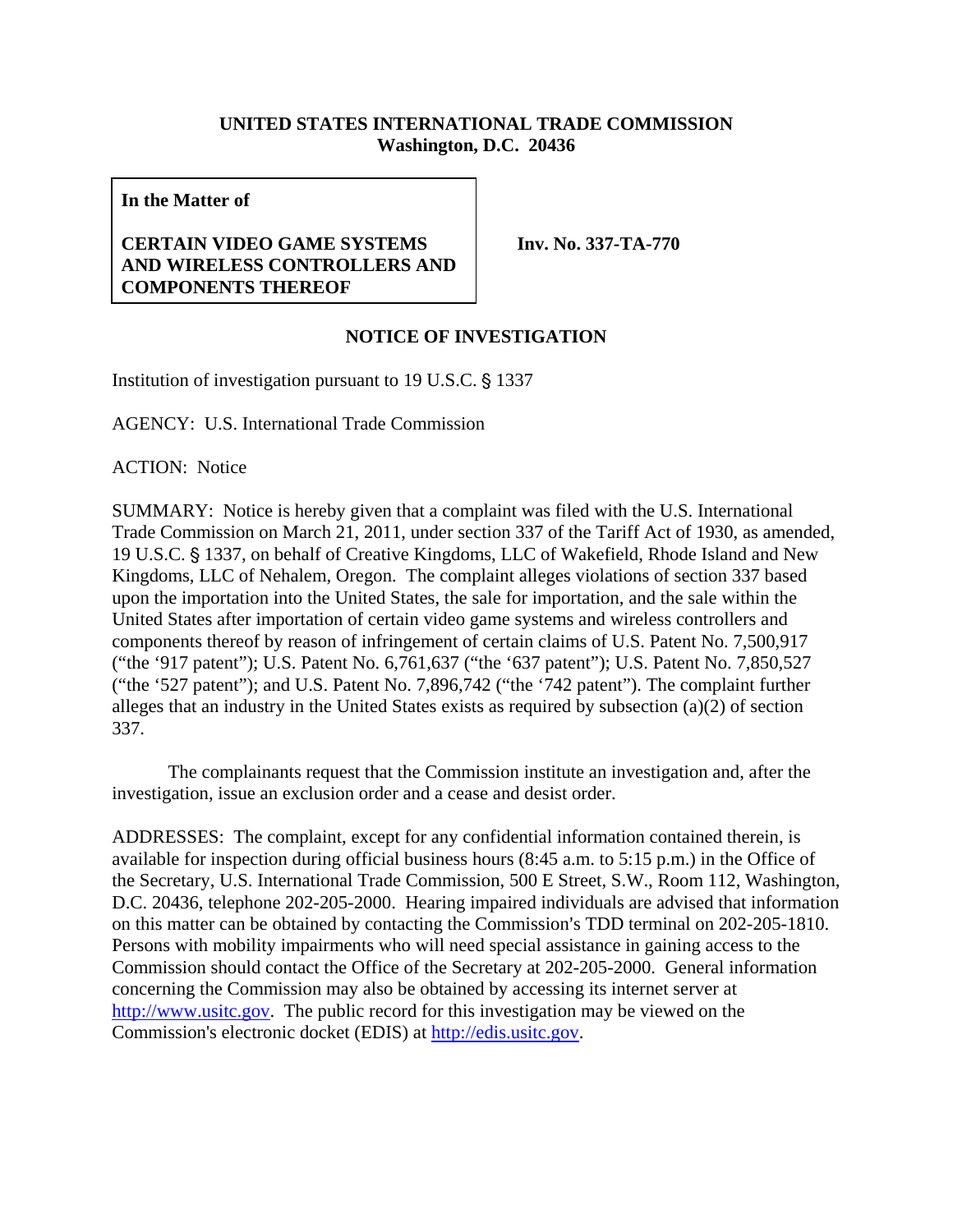FOR FURTHER INFORMATION CONTACT: The Office of Unfair Import Investigations, U.S. International Trade Commission, telephone (202) 205-2560.

AUTHORITY: The authority for institution of this investigation is contained in section 337 of the Tariff Act of 1930, as amended, and in section 210.10 of the Commission's Rules of Practice and Procedure, 19 C.F.R. § 210.10 (2011).

SCOPE OF INVESTIGATION: Having considered the complaint, the U.S. International Trade Commission, on April 19, 2011, ORDERED THAT -

(1) Pursuant to subsection (b) of section 337 of the Tariff Act of 1930, as amended, an investigation be instituted to determine whether there is a violation of subsection  $(a)(1)(B)$  of section 337 in the importation into the United States, the sale for importation, or the sale within the United States after importation of certain video game systems and wireless controllers and components thereof that infringe one or more of claims 1-7 of the '917 patent; claims 1, 2, 7, 11, 14, 17, and 72 of the '637 patent; claims 1-12, 17-19, 22-24, 27, 37-41, 45-50 of the '527 patent; and claim 24 of the '742 patent, and whether an industry in the United States exists as required by subsection (a)(2) of section 337;

(2) For the purpose of the investigation so instituted, the following are hereby named as parties upon which this notice of investigation shall be served:

(a) The complainants are:

Creative Kingdoms, LLC 195 Walden Way Wakefield, RI 02879

New Kingdoms, LLC 17005 Miami Forest Road Nehalem, OR 97131

(b) The respondents are the following entities alleged to be in violation of section 337, and are the parties upon which the complaint is to be served:

> Nintendo Co., Ltd. 11-1 Kamitoba hokotate-cho Minami-ku, Kyoto 601-8501 Japan